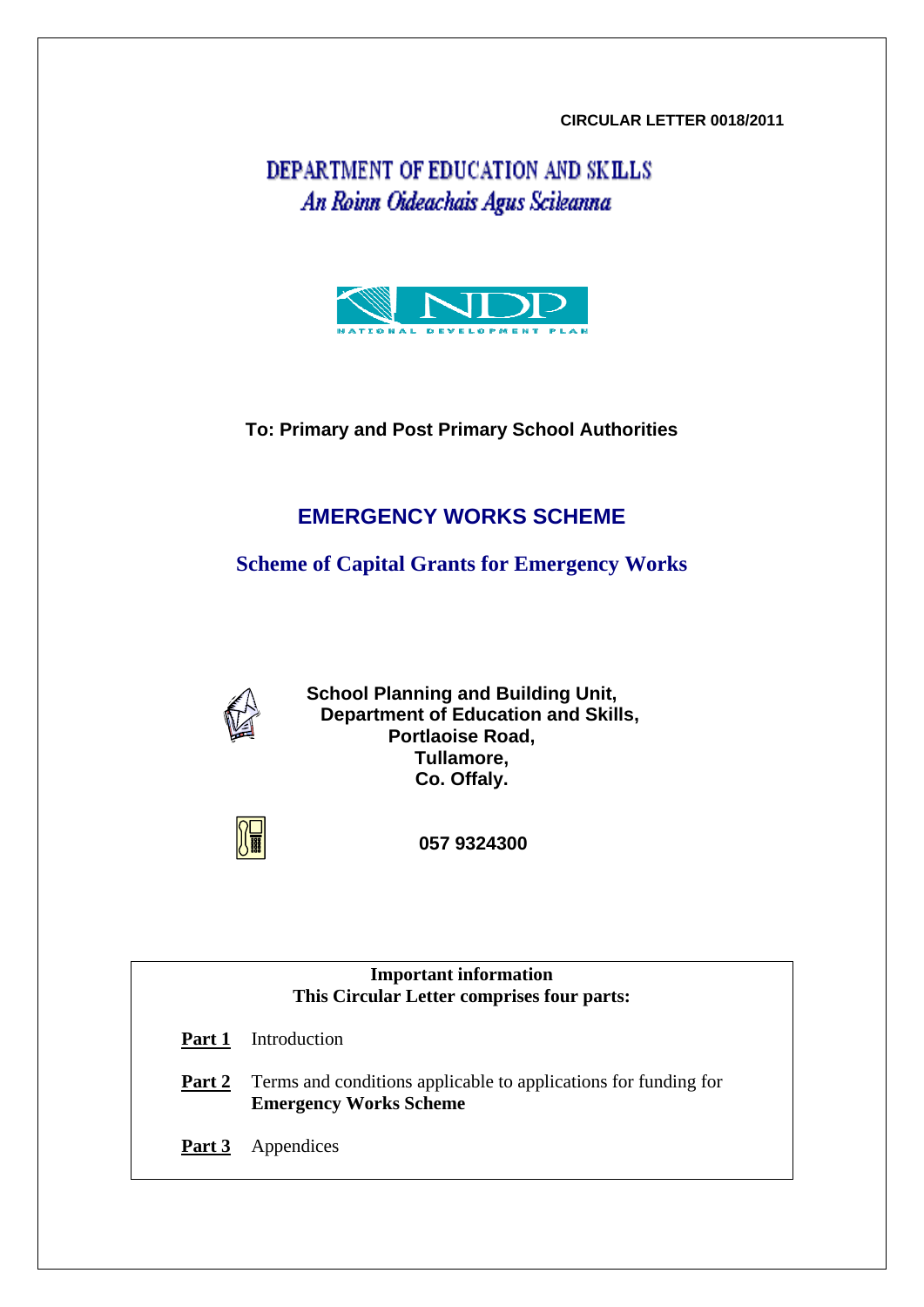## **Part 1**

## **Introduction**

The main purpose of the Emergency Works Scheme is to ensure the availability of funding for urgent works to those schools that are most in need of resources as a result of an emergency situation or on receipt of an enrolment application from a special needs pupil.

An emergency is a situation which poses an immediate risk to health, life, property or the environment, which is sudden, unforeseen and requires immediate action and in the case of a school, if not corrected would prevent the school or part thereof from opening

Primary and post-primary schools requiring emergency works to be undertaken must [apply under this scheme by completing in full the Emergency Works Application](http://www.education.ie/en/Schools-Colleges/Services/Building-Works/Emergency-Works-Application-Form.doc) Form.

The purpose of this scheme is solely for unforeseen emergencies and to provide funding to facilitate inclusion and access for special needs pupils. It is not intended that this scheme will be used to supplement previous applications under other schemes that have not been successful in securing funding. All relevant and supporting information in relation to an Emergency Works application must be provided in order to support your claim for emergency grant aid. All applications will be dealt with on an individual basis.

In all of the circumstances, please read this Circular Letter carefully before completing an application form.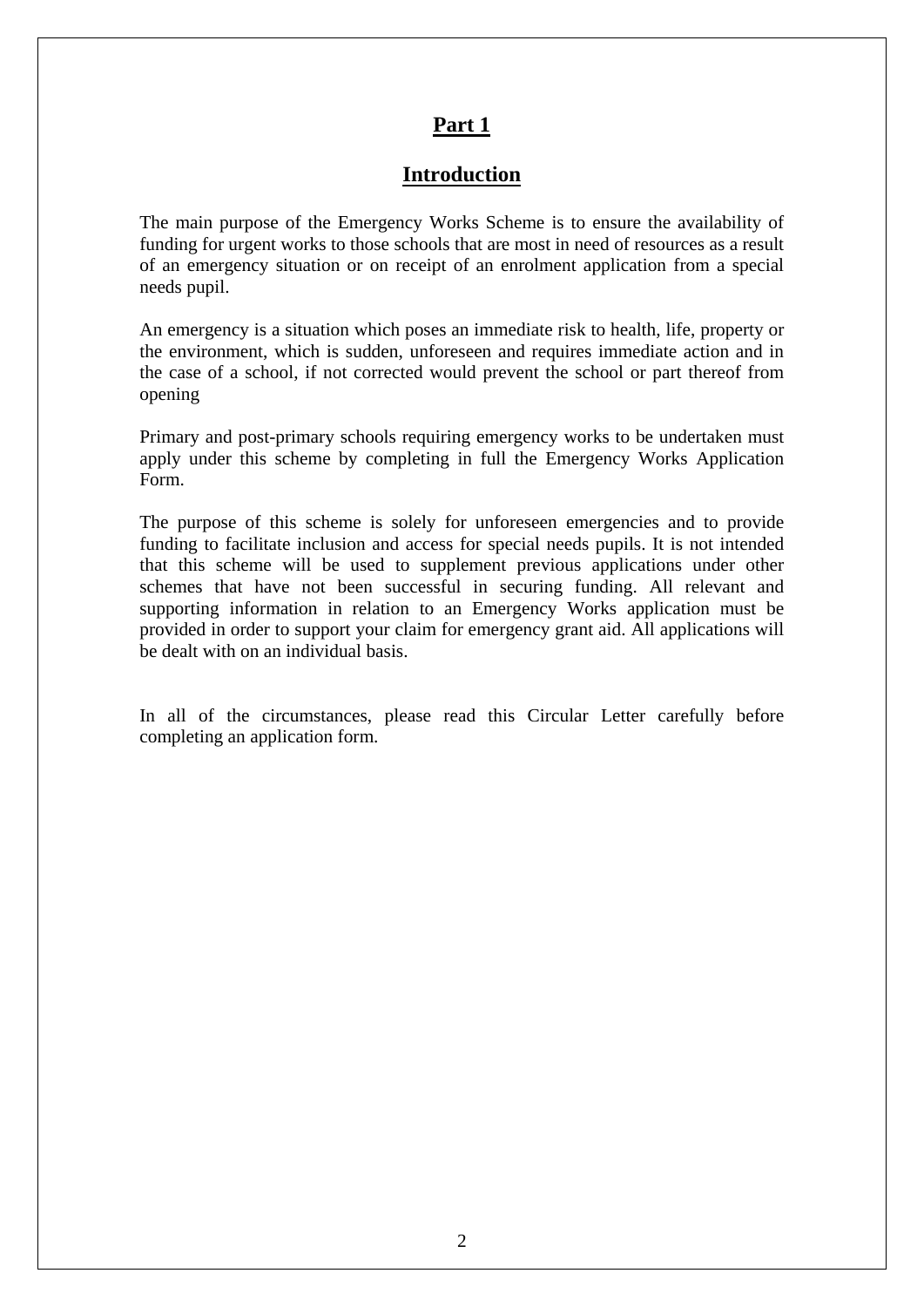## **Part 2**

# **Terms and Conditions Applicable to Applications for Emergency Works Scheme**

#### **1. Schools covered by the Scheme**

The Scheme is open to primary and post primary schools with permanent recognition and *in non-rented accommodation*.

#### **2. Making an application for Emergency Works**

To make an application schools must complete the [Emergency Works Application](http://www.education.ie/en/Schools-Colleges/Services/Building-Works/Emergency-Works-Application-Form.doc) Form. This Form has 4 Sections:

- **Section 1**: Important information in relation to the Scheme and completing and returning the application form
- **Section 2**: To be completed by the school authority
- **Section 3:** To be completed by an appropriately qualified Consultant
- **Section 4**: To be signed by the Chairperson, Board of Management or CEO (as appropriate).

#### **N.B. - Mandatory items**

- **Photographic evidence of the affected area is mandatory and must be included with the Consultant's report.**
- **In relation to Projects to facilitate the inclusion and access of pupils with special needs, supporting documentation as outlined in Appendix B, is also mandatory.**

### **3. Works covered by the Scheme**

The Scheme is solely to provide funding for unforeseen emergencies which if not corrected will result in a school, or part thereof having to close. Application under this scheme will also be accepted from schools seeking funding to provide facilities to enable special needs pupils enrol..

Works **not covered** by the Scheme include: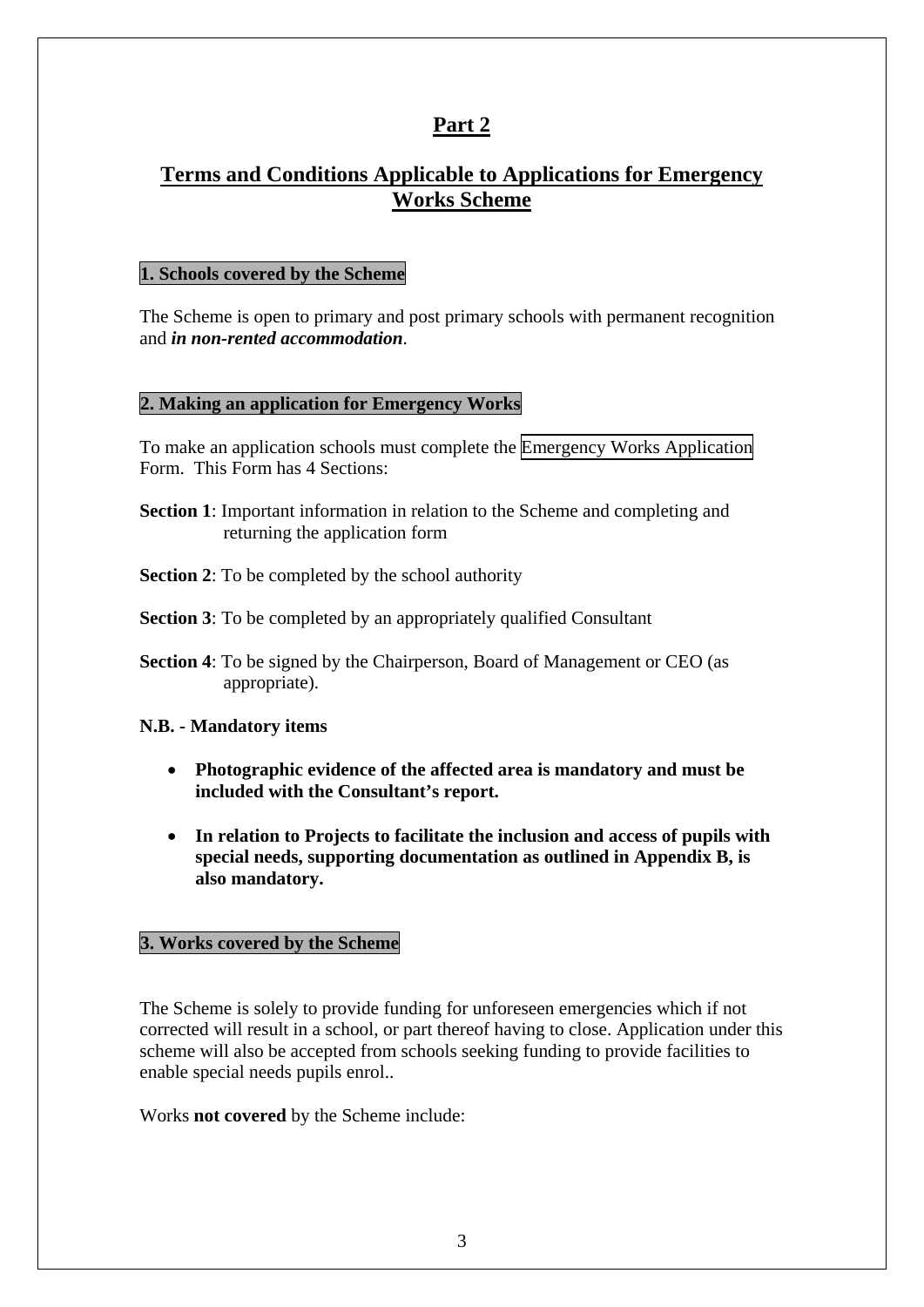- $\triangleright$  Projects containing new build elements (i.e. extend the foot print of the existing building except toilet facilities for special needs pupils)
- $\triangleright$  Provision of additional accommodation
- ¾ Projects that have been funded under Summer Works Scheme or other schemes
- ¾ Projects which should have been addressed as part of a proper programme of ongoing maintenance of the school building

## **4. Application process for Emergency Works**

#### **It is unlikely that schools would have a number of emergencies in any year.**

Schools should ensure that the works they are seeking funding under the Emergency Works Scheme is an absolute emergency which will result in the school, or part thereof, having to close if funding is not provided.

In cases where costs are recoverable from an insurance company the school must agree to refund the recovered amount to the Department.

### **5. Assessment process for small scale works**

Applications will be assessed on the basis of the information contained in the relevant parts of the application form, mandatory photographic evidence of the affected areas and, where appropriate, the supporting documentation requested in Appendix B of this Circular Letter.

There will be 4 steps in the assessment process

- $\triangleright$  Validation of the application
- $\triangleright$  A determination as to whether or not the works are absolutely necessary or can be addressed by routine maintenance
- $\triangleright$  Approval/refusal of the application
- $\triangleright$  Allocation of funding for approved projects

Appeals will only be considered where additional relevant information is provided by the School Authority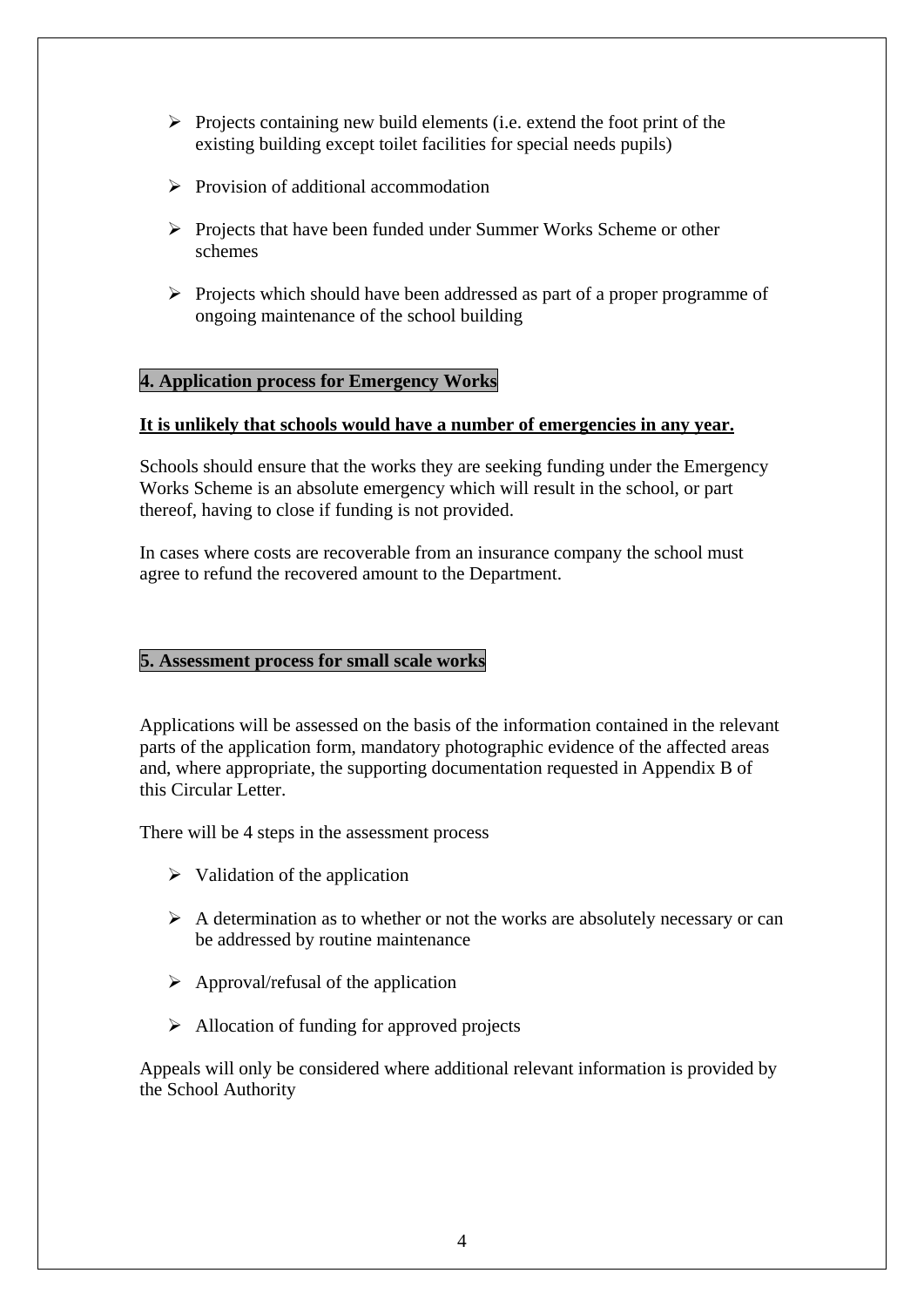# **6. Validation of small scale works applications**

This is a pass/fail test and only applications deemed valid will progress to the determination of need stage.

You must be able to answer "YES" to **all** of the following questions for an application to be considered valid:

|                                                                       | Yes | N <sub>o</sub> |
|-----------------------------------------------------------------------|-----|----------------|
| Is the project within the scope of the Emergency Works                |     |                |
| Scheme?                                                               |     |                |
| (An emergency is a situation which poses an immediate risk to         |     |                |
| health, life, property or the environment, which is sudden,           |     |                |
| unforeseen and requires immediate action and in the case of a         |     |                |
| school, if not corrected would prevent the school, or part thereof    |     |                |
| from opening)                                                         |     |                |
|                                                                       |     |                |
| School or part thereof is closed or will be forced to close in the    |     |                |
| immediate future if emergency works are not carried out.              |     |                |
| (Not required in respect of applications to provide facilities for    |     |                |
| special needs pupils)                                                 |     |                |
|                                                                       |     |                |
| Grant aid being sought is the minimum amount required to              |     |                |
| correct the immediate problem.                                        |     |                |
| (i.e. repair the burst pipe, replace the boiler or repair the damaged |     |                |
| roof)                                                                 |     |                |
|                                                                       |     |                |
| Funding sought will not be used to supplement grant aid               |     |                |
| already approved under another Department Scheme.                     |     |                |
|                                                                       |     |                |
| Is the Consultant appropriately qualified/insured for the             |     |                |
| particular project?                                                   |     |                |
| (see Appendix A Circular Letter 0018/2011)                            |     |                |
|                                                                       |     |                |
| In relation to applications to facilitate inclusion and access for    |     |                |
| special needs pupils has the supporting documentation outlined        |     |                |
| at Appendix B, Circular Letter 0018/2011 been attached to the         |     |                |
| application?                                                          |     |                |
| Has a Consultant's report been fully and properly completed to        |     |                |
| include details of the minimum works required to correct the          |     |                |
| immediate problem?                                                    |     |                |
|                                                                       |     |                |
| Has the Consultant appended the mandatory photographic                |     |                |
| evidence?                                                             |     |                |
|                                                                       |     |                |
| Is the application signed by the Chairperson of the Board of          |     |                |
| <b>Management or CEO</b> (as appropriate)?                            |     |                |
|                                                                       |     |                |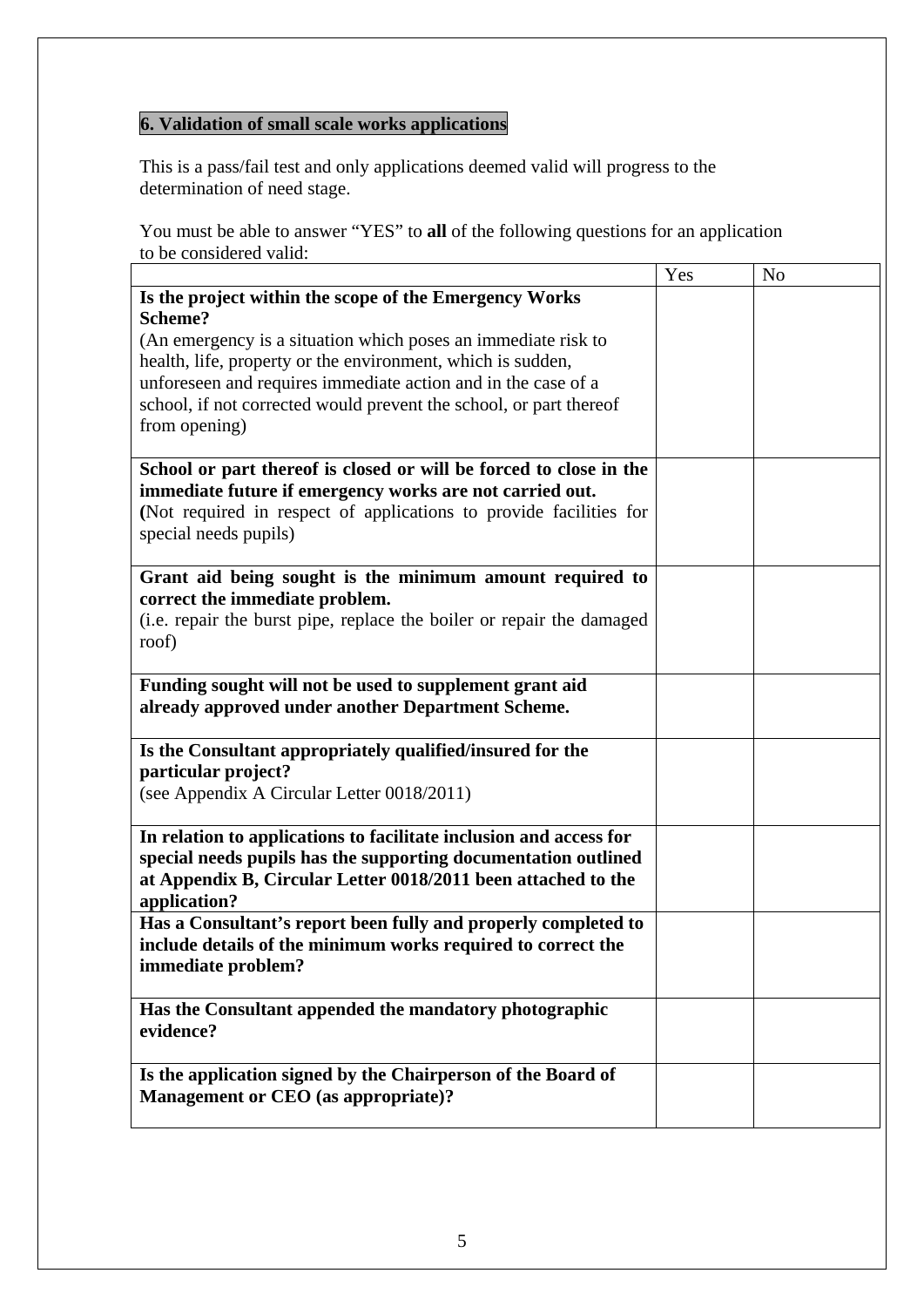## **7. Determination of need for Emergency works**

This determination will be based on the evidence provided by the Consultant's report, the mandatory photographic evidence and the supporting documentation required under Appendix B - in relation to projects to facilitate the inclusion and access of pupils with special needs. It is important, therefore, that the quality of the Consultant's report is such as to demonstrate clearly the absolute necessity for the project.

The Department will require the agreement of the school authority at Section 4 of the application form to have the project monitored by the Department or its agents and to allow access to its premises and records, as necessary, for that purpose.

In addition, Department staff will visit a number of schools to cross check applications with regard to determination of need.

### **8. Approval/refusal of applications for small scale works**

Invalid applications will not be approved.

A valid application will be approved, if:

- $\triangleright$  the application clearly demonstrates that the works are absolutely necessary and if not carried out will force the school, or part thereof to close or prevent a special need pupil enrolling in the school.
- $\triangleright$  the works needed cannot be/could not have been addressed as a matter of routine maintenance.

#### **9. Signing up to the Department's Energy Website**

Successful schools will be required to sign up to the Department's energy website, [www.energyeducation.ie](http://www.energyeducation.ie/) (if not already done) and submit energy data for future years via the Display Energy Certificate (DEC) process.

#### **10. Technical issues relating to applications for small scale works**

Section 3 of the application form addresses technical issues.

This **must** be completed by a suitably qualified Consultant with adequate **Professional Indemnity Insurance and Employer's Liability Insurance.**  Otherwise the application will be deemed invalid. **It is important that the Consultant has the appropriate qualifications for the works being considered as the use of a Consultant not appropriately qualified will also result in an application being deemed invalid.** Schools should retain copies of these insurances and qualifications.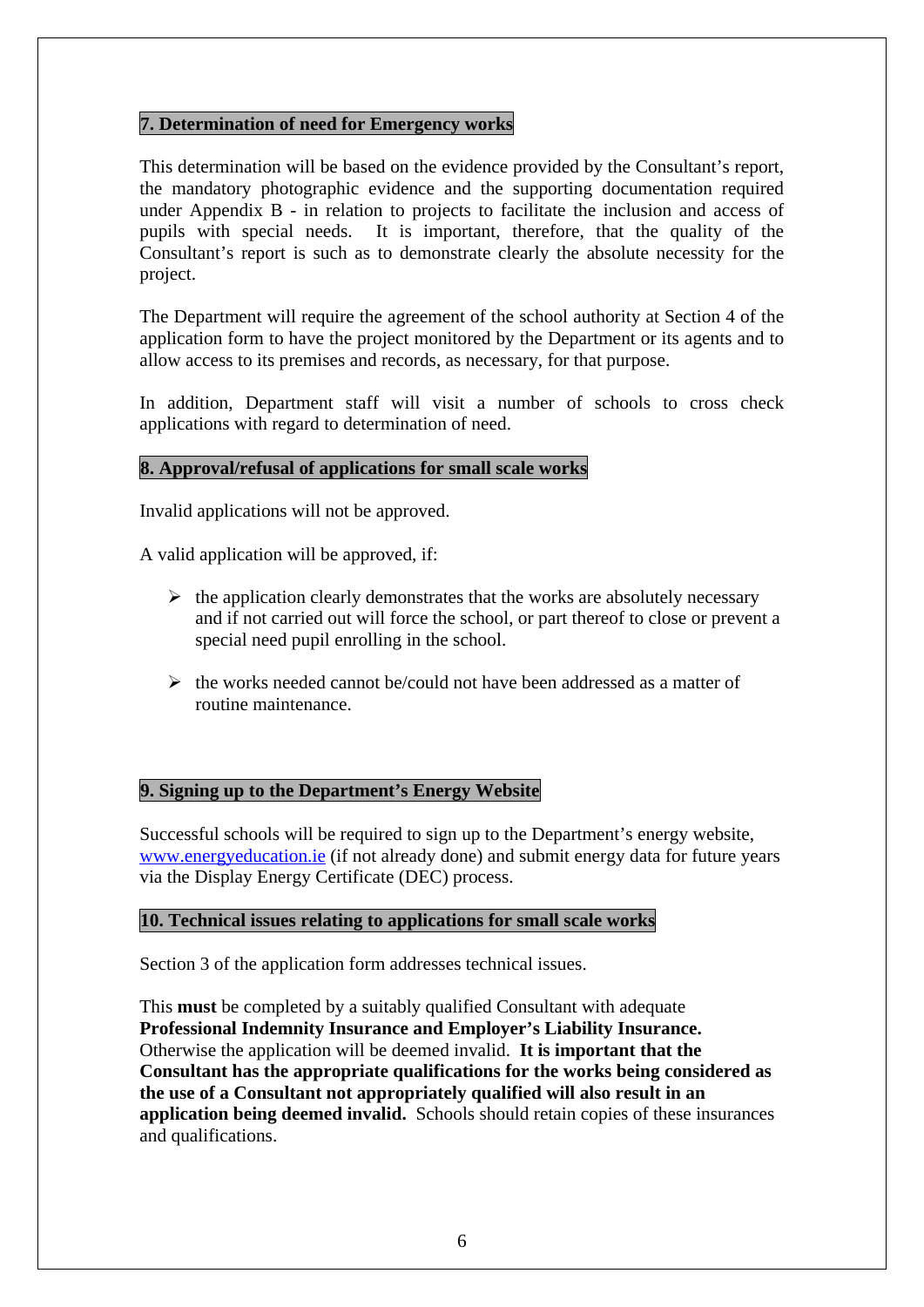The appointment of a Consultant is a matter for the school authority and any fees arising must be borne by it. A reasonable contribution towards fees incurred will be **included** in the overall grant amount for **successful applicants.**

No commitment should be entered into with a Consultant beyond the work involved in completing Section 3 of the application form.

Guidance on the procedures for tendering for the appointment of a consultant to oversee the completion of the successful projects will be issued to schools whose applications are approved.

The Consultant's report **must** comply in full with the Department's relevant Technical Guidance Documents with respect to format and content (see Department's website). It **must** also be accompanied by photographic evidence.

A Consultant's report is necessary:

- o For a professional diagnosis of the full nature and extent of the proposed project.
- o To verify the absolute necessity of the project relative to the impact of not doing it.
- o To provide a range of cost effective solutions.
- o To enable the prioritisation of projects on the basis of professional objective information.

Please see Appendix A of this Circular Letter for guidance on the appointment of a Consultant.

## **11. Keeping of project records and audits/inspections**

- o All records in relation to a project for which funding is approved must be kept for 7 years.
- o The Department reserves the right to audit/inspect these records and the works carried out. In this regard, a percentage of projects will be selected for detailed audit and inspection.
- o **The Department reserves the right to refuse to pay out grant aid on foot of an application with false information or where the administration of the project was not in accordance with the Department's guidelines.**

#### **12. Grant details**

Grant details, including conditions for drawing down the grant are set out in Appendix C.

## **13. Local contribution**

A local contribution will not be required from successful applicants under the Emergency Works Scheme.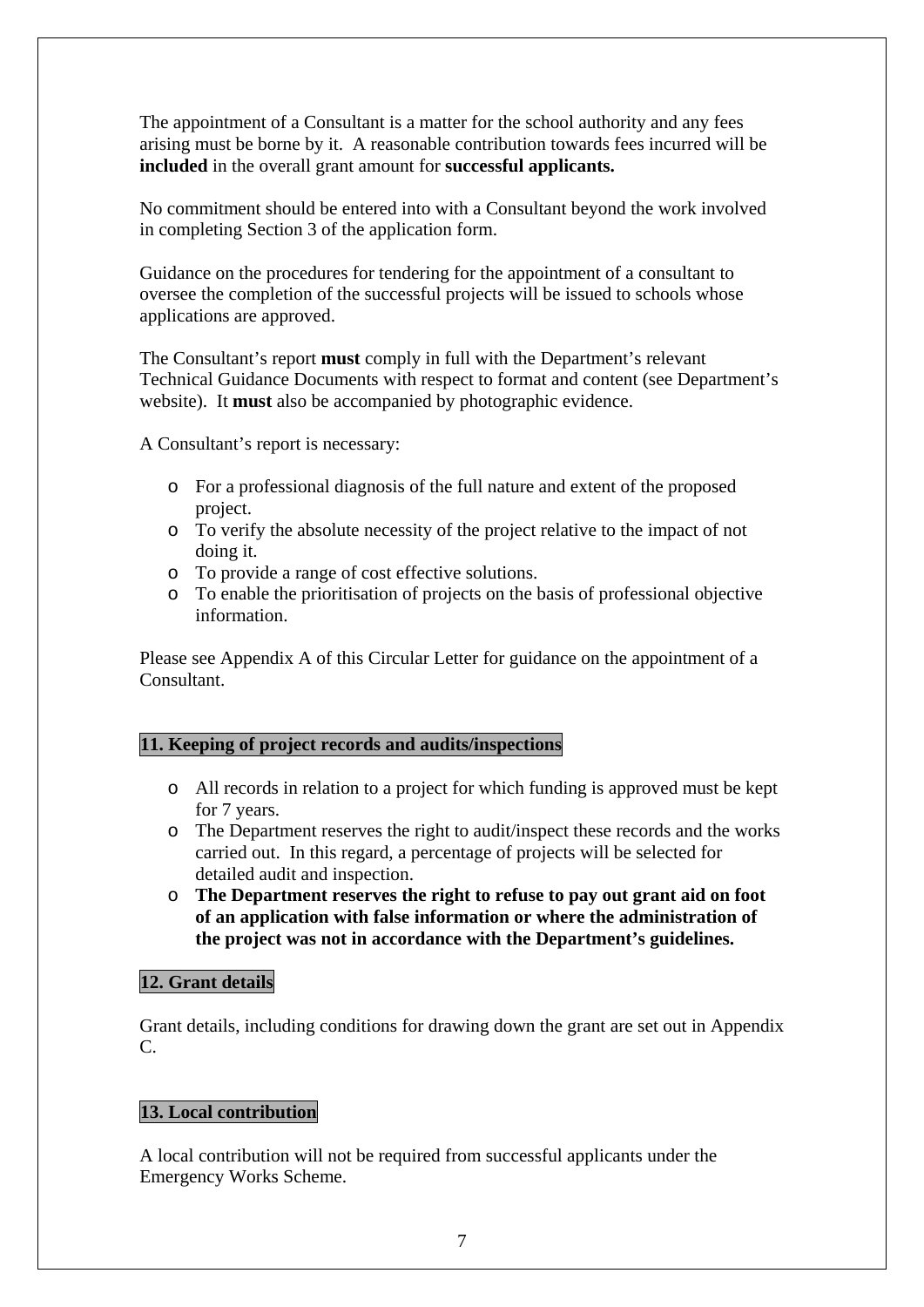## 14. Fee Charging Schools

In line with current Government policy, fee charging post primary schools will be eligible for grant aid at a rate of 50%. Where schools are serving a particular minority community, exceptions will be made and the school will be eligible for grant aid at a rate of 100% of any works approved by the Department.

## **15. Freedom of Information Act**

Persons signing application forms are reminded that the Department may be obliged to release any information supplied under the Freedom of Information Acts, 1997 and 2003.

Maria Grogan School Planning and Building Unit March 2011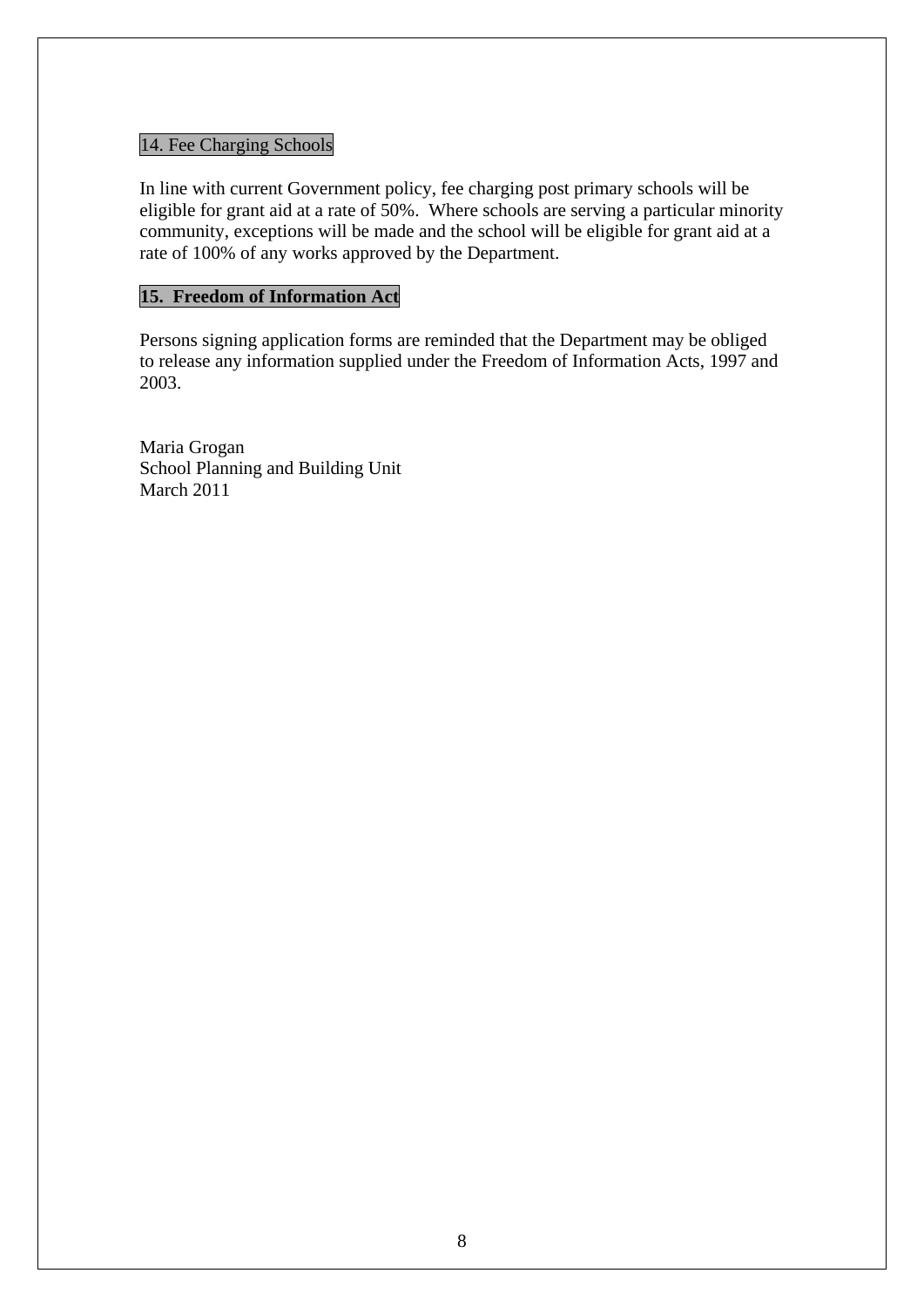## **Part 3**

## **Appendices**

## **Appendix A**

### **Engaging Professional Advice for the Preparation of a Technical Report for Emergency Works Application**

#### **Important**

**The cost of engaging professional advice to prepare a technical report must be met in full from a school's own resources. Failure to procure a Consultant in the appropriate discipline or the procurement of a Consultant without adequate Professional Indemnity Insurance & Employer's Liability Insurance will result an invalid application.** 

#### **Before a Consultant is appointed:**

- $\triangleright$  Refer to the Department's Technical Guidance Document [TGD 008](http://www.education.ie/en/School-Design/Procedures%20and%20Cost%20Plans/pbu_dtp_guidance_procuring_consultants_small_works.doc) Engaging Consultants for Devolved Grants Projects – Second Edition, Revision 1, April 2010. This document is available on the Department's website www. education.ie.
- $\triangleright$  As the onus rests with the school authority to ensure that the appropriate level and range of service is procured, it must ensure that the Consultant is in the **appropriate** discipline for the works concerned. If a project relates substantially or entirely to construction works, such as refurbishment or repair works, the engagement of a Building Surveyor or an Architect is appropriate. If a project relates to drainage, traffic management, external works generally or structural repairs, a Civil/Structural Engineer should be engaged. If a project relates substantially or entirely to Building Services i.e. mechanical/electrical works, a Building Services Consulting Engineer should be engaged.
- ¾ Examples of **unacceptable** qualifications for the purposes of a Consultant's report are:

Diploma in Construction Studies, Architectural Assistant, Agricultural Engineer, Building Contractor, B. Sc. (Environment), Estimator, Electrician, Plumber, Window Contractor, OPW architect (unless it is verified with the application that the report is carried out on the direction of the OPW acting on the instruction of the Department of Education and Skills.)

This list is not exhaustive. If you have **any** doubts in relation to the suitability of a proposed Consultant, please contact the Helpline. The Department's decision will be final as to whether or not a Consultant is appropriately qualified for the purpose of this Scheme.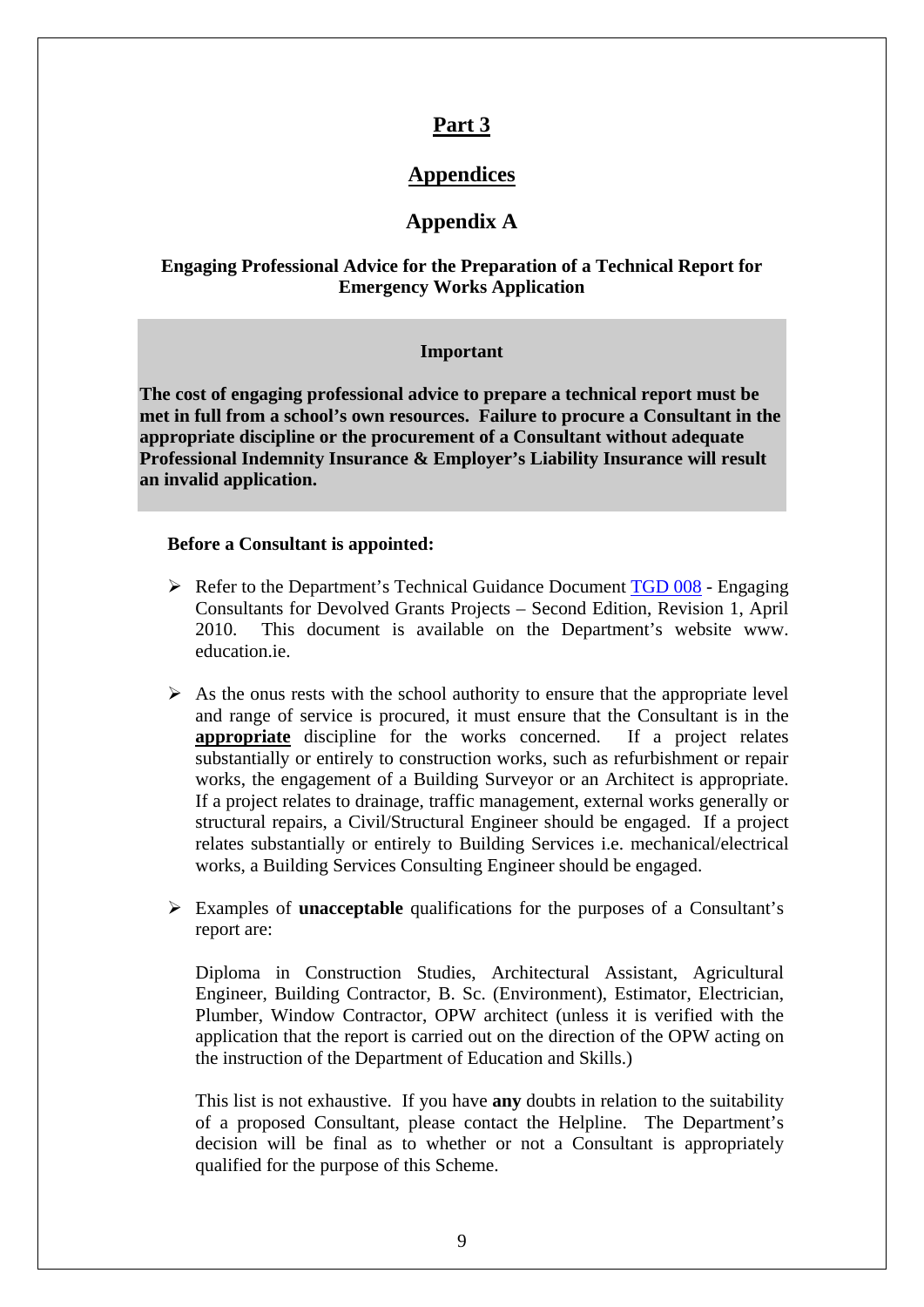- $\triangleright$  The Consultant will have a relevant degree or qualification and in all cases will either be a member of a professional body (e.g. RIAI for Architects, IEI/ACEI for Engineers and SCS for Quantity Surveyors or Chartered Building Surveyors) or be eligible for such membership. Equivalent qualifications from another EU member state and membership of an equivalent EU professional body will also be deemed acceptable.
- $\triangleright$  Be satisfied that the Consultant is competent and qualified to carry out the work. A minimum of four suitable Consultants should be identified for consideration and fee quotations and the one most suitable selected on objective criteria. While fee competitiveness is of first importance and should be weighted accordingly, these criteria should also include quality of previous work, the ability to perform against deadlines and the ability to assess the work and recommend solutions (i.e. completing Part 3 of the application form).

#### **Appointment of a Consultant to carry out the Report:**

- (a) The School Authority should refer to the Emergency Works Application Form for the scope of the technical report required.
- (b) When a School Authority engages professional advice to assist in the preparation of a report, the cost must be met in full out of the school's own resources.
- (c) When engaging professional advice for the preparation of a report, the School Authority must appoint the relevant consultant for that task only. The School Authority must not enter into any commitments regarding an overall appointment or fees for works other than the preparation of the report and must make this clear to the Consultant before the appointment is made.
- (d) The consultant should have appropriate professional Qualifications and previous experience in preparing reports of a similar nature.
- (e) To enable the School Authority to assess which firm to engage it is recommended that the following information be requested from the Consultants under consideration for the work:
	- (i) Experience in projects of a similar nature highlighting the scope of works, the timescale and how the Consultant ensures accurate cost information.
	- (ii) A brief summary of the scope of the agreed report and a timescale for its delivery.
	- (iii) Confirmation of appropriate professional Qualifications, Professional Indemnity Insurance and Employer's Liability Insurance.
	- (iv) VAT inclusive all-in lump-sum fee (including buying-in other services as required, and all expenses).

*"Buying-in" means that the professional consultant engaged by the school undertakes as part of the overall fee to get advice as required from other professional disciplines (e.g. Quantity Surveyor, Structural and M&E)* 

(f) The appointment of a Project Supervisor (Design) Process is not normally required for the preparation of a report.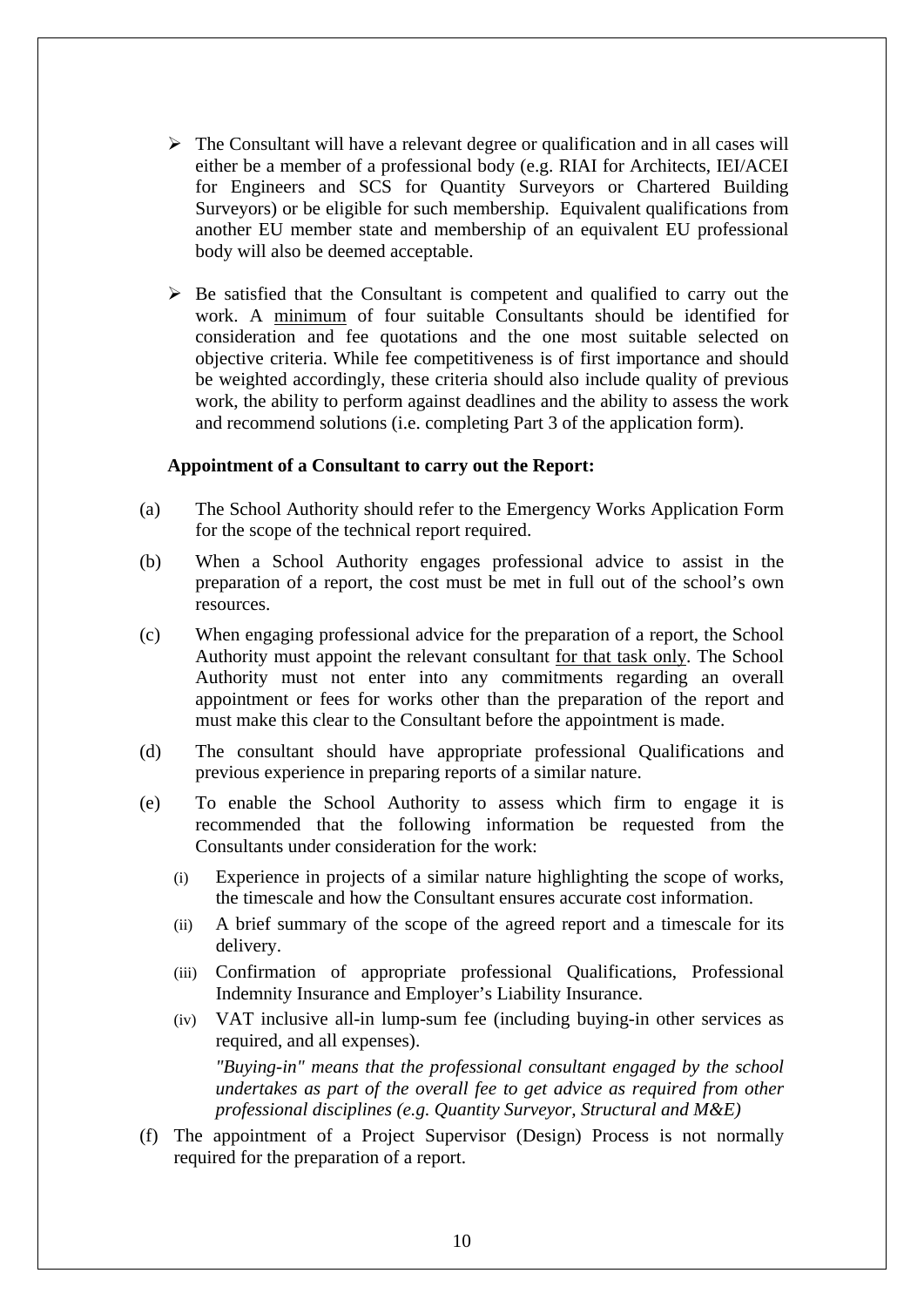- (g) In assessing the amount of work necessary to prepare the technical report the school authority should discuss with their Consultant(s) a realistic scope of works. Additionally, accurate professional cost advice is an essential part of the report. Accordingly, the cost of the work must be clearly identified alongside the cost of any associated planning fees and an estimate of the professional fees for managing the execution of the works should the project be approved.
- (h) The level of fee should be confirmed before the Consultant is appointed and should relate to the preparation of that report only. The School Authority should be satisfied that the agreed fee is a fair reflection of the time and resources required to carry out the task.
- (i) For a technical report (as above) a formal contract is not required. A simple letter of appointment summarising the agreed scope of work should suffice

#### **Do not:**

 $\triangleright$  Enter into any commitments regarding an overall fee for the remedial works and make it clear to the Consultant that the appointment is for the preparation of the Report only and **does not entitle** the Consultant to be appointed to carry out the works if the application is successful.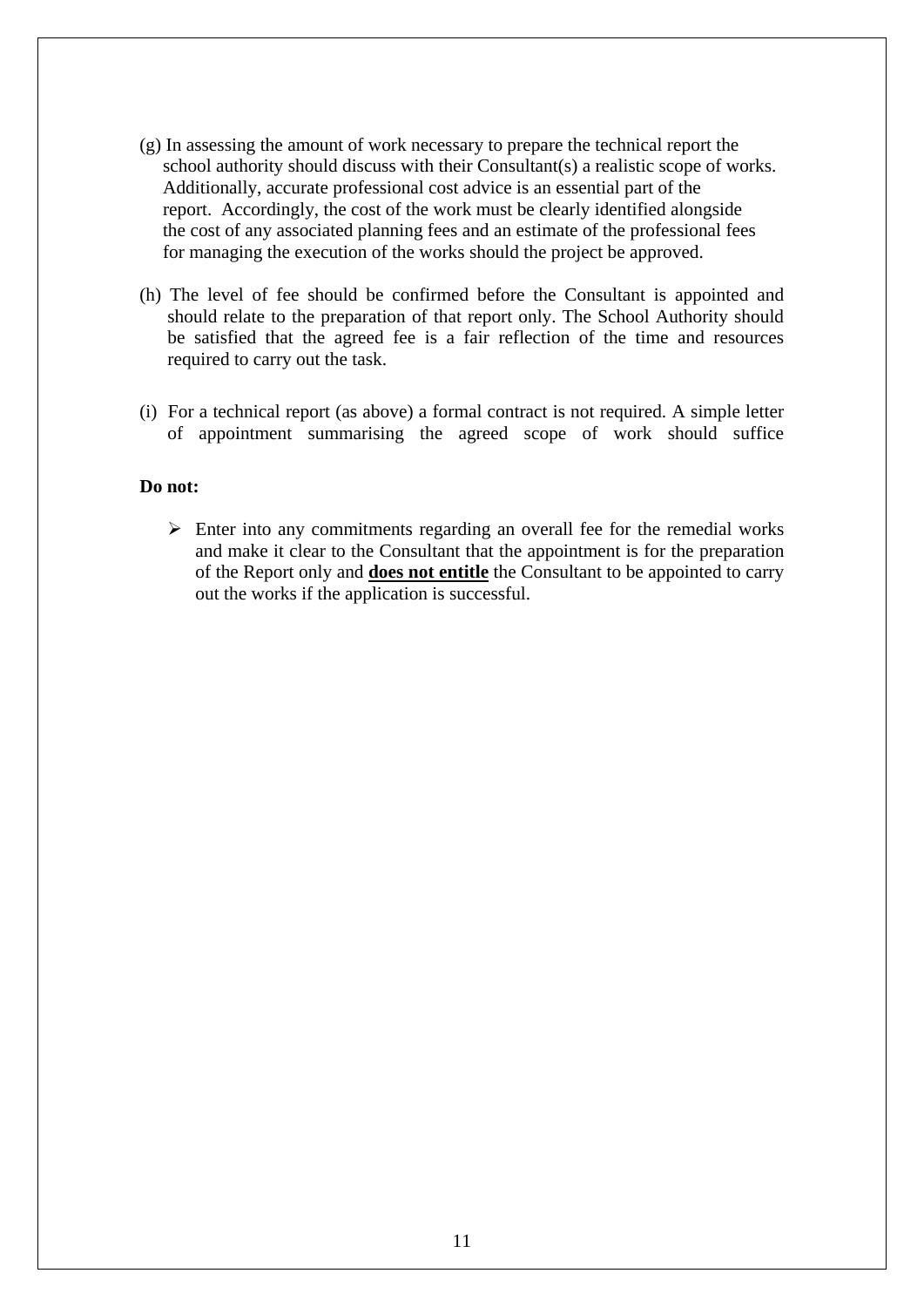# **Appendix B**

**Projects to facilitate inclusion and access for or special needs pupils or staff members** 

The following supporting evidence is required, in addition to the information required in the Emergency Works Application form, in relation to applications for projects to facilitate inclusion and access for special needs pupils or staff members.

- o Confirmation of the nature and extent of the special need.
- o Suggestions as to how existing accommodation could be modified to accommodate the pupil or staff member.
- o In the case of a pupil or staff member not yet attending the school, evidence of intent to commence at the school and proposed date of commencement.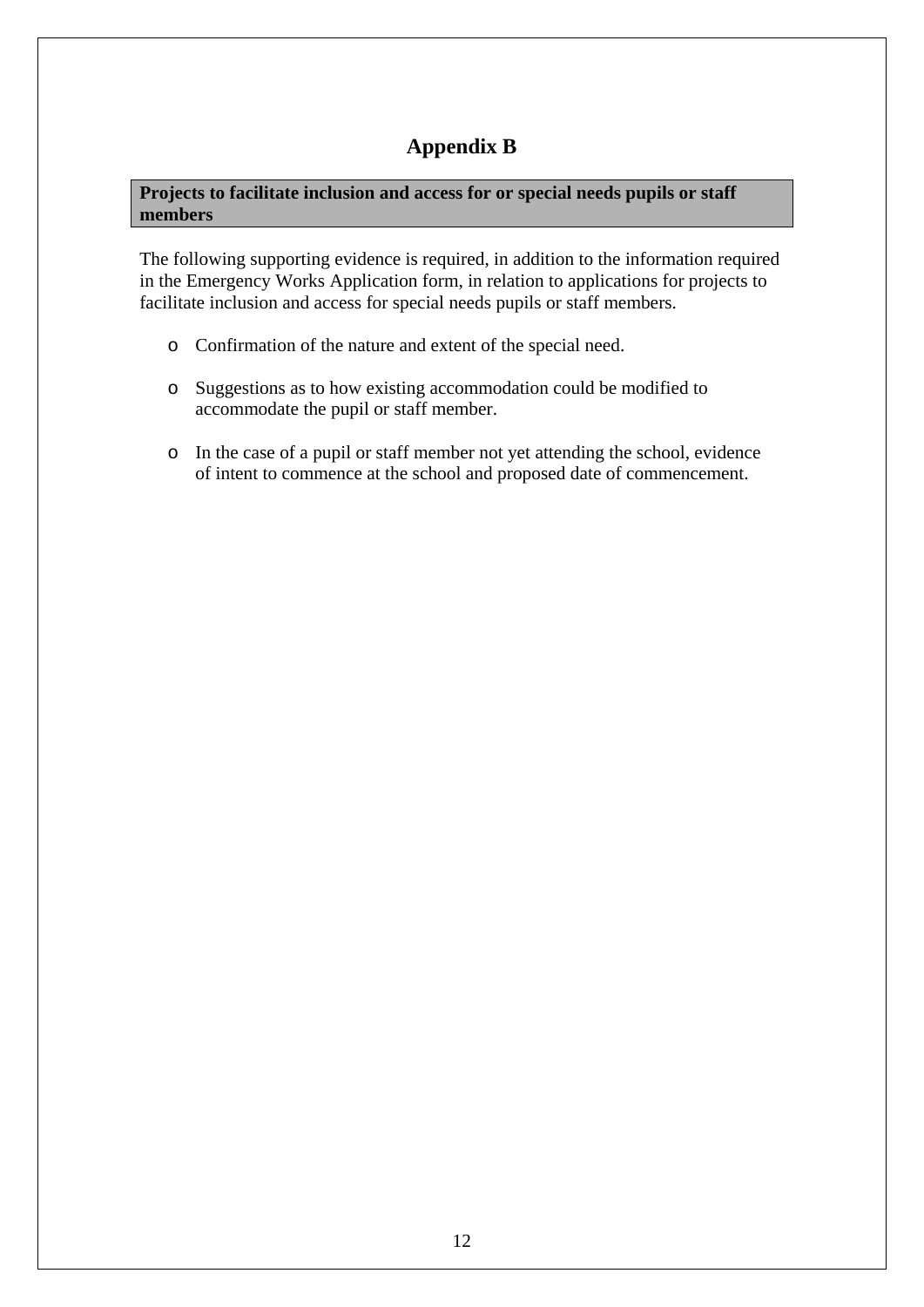## **Appendix C**

### **1. Amount which will be approved**

The grant payable by the Department (inclusive of VAT and fees) will be **whichever is the lesser of the following**:

The amount of grant-aid approved by the Department in its letter of approval

**or** 

The lowest valid tender amount for the proposed project plus fees.

## **2. Funding shortfall**

If there is a shortfall in funding, the options open to school managerial authorities are to:

- o Reduce the scope of the works to stay within the limit of the grant.
- o In the case of primary schools, use funds allocated by the Department under the terms of the Grant Scheme for Minor Works to supplement the SWS grant provided such funds are not required for more urgent and immediate works.
- o Fund the balance of the works from own resources.

## **3. What the grant covers**

The grant is intended to cover the capital cost of the project including VAT, associated planning charges, all consultants' fees incurred in the design and construction of the project, all fees for the Project Supervisor Design Process (PSDP) and all fees for the Project Supervisor Construction Stage (PSCS).

## **4. Payment of grant**

The first payment will be for **70%** of the grant amount and this will be paid on receipt, through the school authority, of the following confirmation from the Consultant:

o That the works undertaken are in accordance with the scope of works for which the grant was approved.

That the tender process was carried out in accordance with the terms outlined in the letter of grant sanction. (The full details in relation to the protocol for devolved grants are contained in **Technical Guidance Document – TGD 007 Protocol for Devolved Grants, (later edition on www.education.ie)** 

- o That the management authority has placed a contract for the proposed works with the successful contractor and the contractor is on site and has commenced the works.
- o That the Consultant appointed to oversee the works is appropriately qualified and experienced.
- o That the Consultant has obtained all relevant necessary statutory consents e.g. planning permission, fire safety certificate, disability access certificate etc.